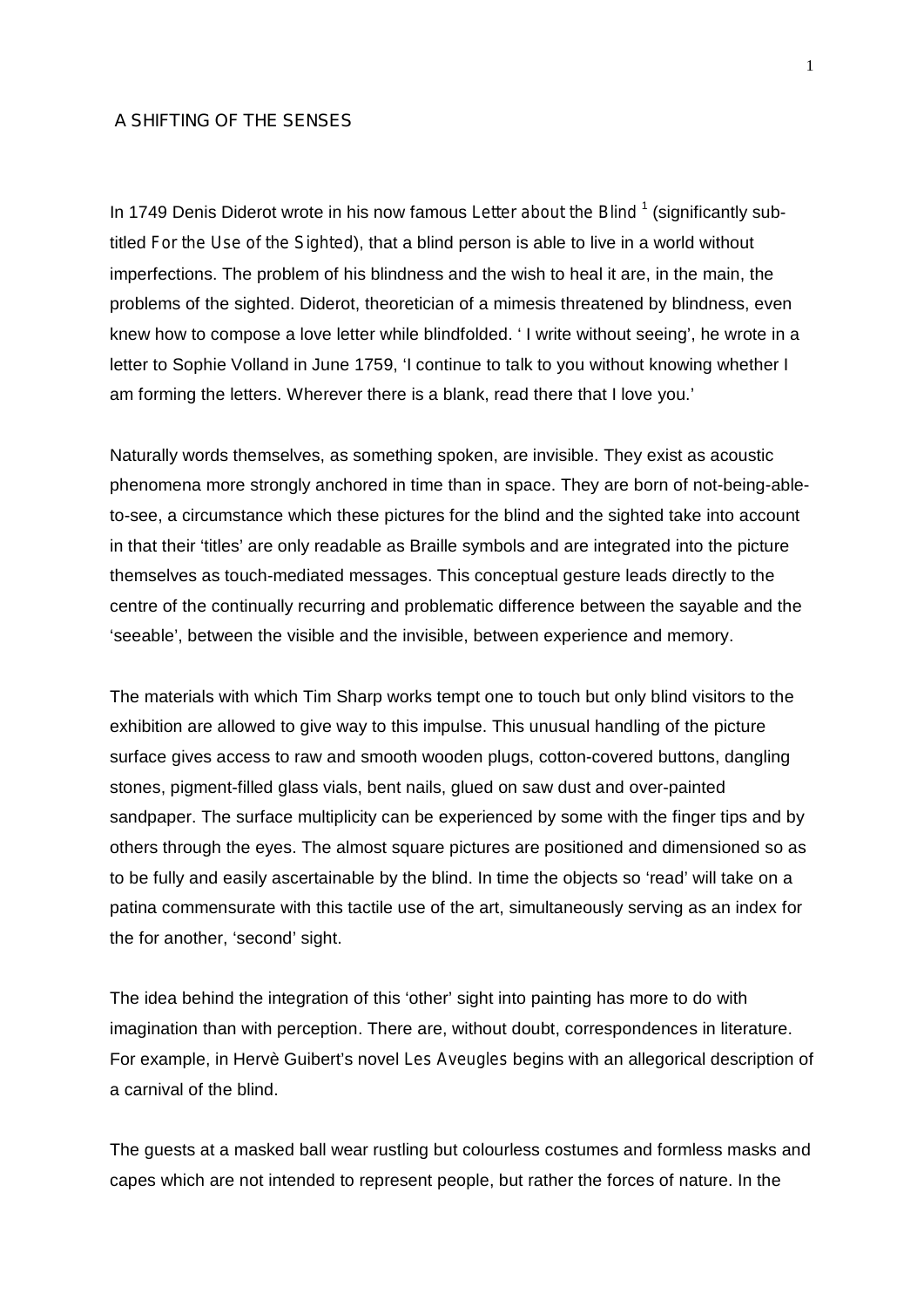midst of this inconceivable ballroom there is a blackboard on which is written - 'Costume obligatory'. Guilbert's raises the question: who can read this message? And which of the guests can be visibly exposed as having no costume? The emphatic difference between the imagination of the reader and the sensual experience of the figures in the novel which is indicated here is also to be found as a basic premise in Sharp's abstracted painting. Materiality and surface take on a different value to where the picture is merely visually readable. The viewer is called upon to re-think the position from which his imagining and viewing takes place.

At the centre of series is the sense of touch, which, compared to the sense of sight, only correlates as a form of pictorial perception in a limited way and is an almost radical questioning what pictorial representation is. Today, more than ever, the tactile links areas of art, science and technology. In a wider sense it also concerns the relationship of body and picture which, in an accelerated form since the nineteenth century, determines our experience of all media - from railway and telegraph to cinema and digital image media. It is significant that the Braille characters present in the pictures—incidentally the invention of a cabinet-maker for his blind son—are based on a system of raised points which is related to binary-system punch cards. They are readable (in part and for the initiated) with the eyes. However, they are frequently transformed into a kind of secret code, a ciphering which is only to be differentiated through touch. Some of the pictures indicate more or less explicitly this connection in their titles or form. *Sinn / Sense*, *Unsinn / Nonsense*, *Botschaft /Message* are, for example, key terms in the principles of coding. The picture *Schneeblind* (*Snowblind*), in shades of white and at first glance irregular, is more than a diagrammatic representation of a specific case of loss of sight. The apparently chaotic collection of buttons of different sizes and degrees of brightness can be associated with a word picture such as 'white noise', with a signal jamming as used by secret services, with re-coding binary oppositions. *Camouflage* and *Tarnung*, the titles of two further works are, in the end, the clearest indication of the ambivalent concepts of picture and writing which, meanwhile, have also been occupied by the modern technology of war.

Often the six point system of Braille is visually accentuated in pictures such as *Heavy Snow*, where weighty buttons press white-painted cotton and indicate a framework. The cotton surface functions here as a skin into which an object is pressed. Sometimes the writing is only revealed by touch. Here the visible form (for example, splashes of colour) and the sayable (from the touch perceivable) surface represent two clearly differentiated and independent systems of perception. The invisible at any rate, and this much is clear, is more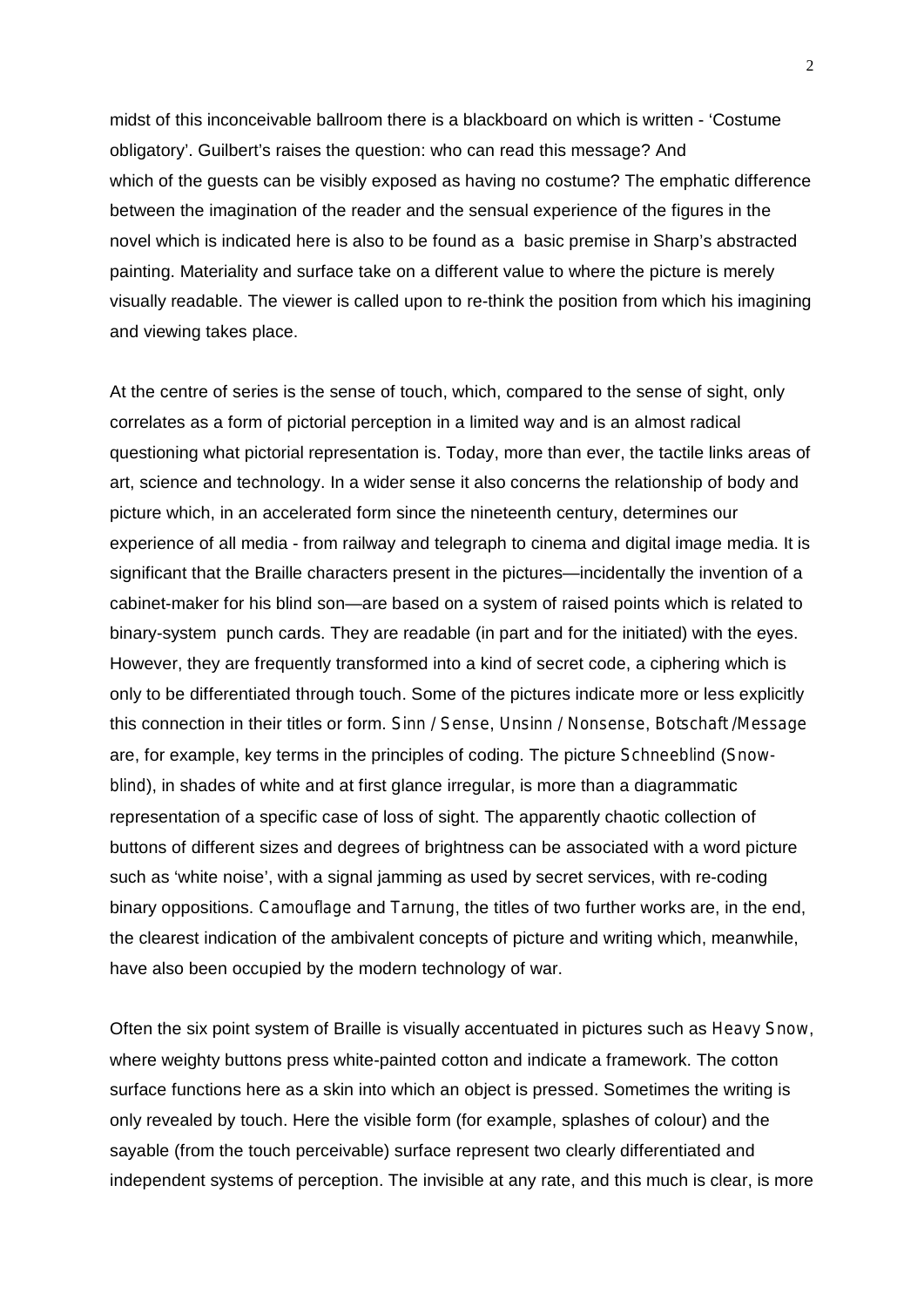than just hidden from the eyes. To the logically irreconcilable layers of the *Invisible* Maurice Merlau-Ponty <sup>2</sup>counts the tactile or kinaesthetic along with the sayable and the currentlynot-seen. That which the blind can sense and touch is something which escapes the sighted even if they are Braille literate. Pictures such as *Invisible Message* and *Unsichtbare Botschaft*, (shellac and pigment on cotton) take the eye captive due to their optical scattering and do not allow the Braille letters to be guessed at, even under closer scrutiny. These pictures reveal their 'invisible', though sayable message, only through a second, different form of 'viewing'. We can agree with Jacques Derrida (extending the thoughts of Merlau-Ponty) that in this context there is a trace of *absolute* invisibility. He says: 'In order to be the opposite of visible, the (invisibility) cannot take place somewhere else, neither can it constitute another form of the visible such as that which has not yet appeared or that which has already disappeared the spectacle of which would awaken monumental ruins of reconstruction, a collection of memories or recollections. This not-visible does not qualify a present, latent, imaginary, unconscious, hidden past phenomenon somewhere else whose non-appearance is of another order.'3

What does it mean, then, when someone sighted selects blindness as the subject of his art? Jacques Derrida takes the position in his treatise on Blind Memorabilia<sup>4</sup> that the blind can also - in the sense of foreseeing- see. One of his hypotheses on the subject of the blind rests on the transference of the viewpoint of the perception - 'The drawing *from* a blind person is a drawing *of* a blind person.'<sup>5</sup> Thus with the idea of the writing of the blind one could include blind writing that can become an unreadable cipher in the sense of Diderot's love letter.

While at first glance the paintings are works *for* the blind and the sighted, one can also find 'blind' traces from the artist himself indicative of the act of painting - randomly placed splashes of paint, (not unrelated to action painting) or imaginary calligraphy painted with skilled gestures, a kind of automatic writing with no meaning other than itself, a written picture of its author. How much the physical act of drawing or writing can be transformed by ignoring visual primacy can be shown by the story of Nietzsche when stricken with eye disease. Half blind, he found a way to use the newly invented typewriter<sup>6</sup> differently to his colleagues. He did not attempt to increase his speed of writing, but rather switched from philosophy to literature, from exegesis to the pure, intransitive act of writing.

In his choice of picture titles, Tim Sharp does not only content himself with associations, metaphors, idioms or visual word pictures (e.g. *tabula rasa*, *Schneeblind* (*Snow-blind*),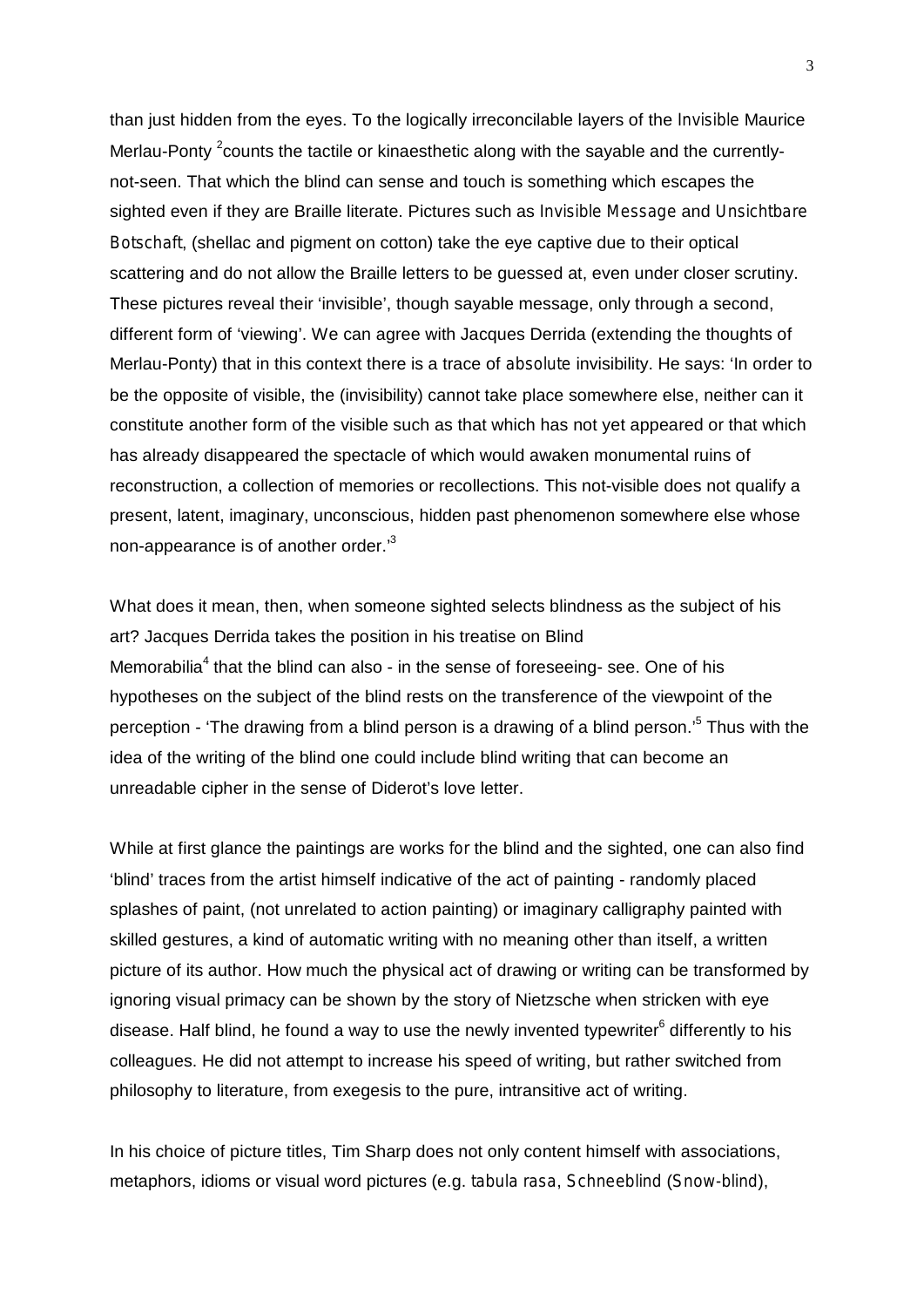Pechschwarz (*Pitch Black*) or *Funkelnagelneu* (brand new) and *Heraus mit der Sprache*! (*Come on, out with it!).* He uses phonetically based language games. *I sea sand* and *Ich See Sand* are the titles of two abstract works whose materials (corrugated cardboard, sandpaper) have a remarkable iconicity. Apart from this, the colours (beige or carmine red, white and marine blue) indicate sea and sand. One is tempted to continue the series of homophone pairs sea/ see or See/seh as well as to place the 'I' next to the identically sounding 'eye' - 'Eye for I', which leads then to a self-portrait that exists in these pictures.

The pictures are seldom representational but nevertheless use objects or their replicas as something which stands for itself, which underlines the concentration on linguistic games. *Hitting the Nail on the Head*, for example leads one from the normal back to the literal meaning. The picture is a collection of nails bent under heat jammed into red sandpaper and the wood which lies underneath it. Due to the coloured double framing, the structure of the picture reminds one of a circuit diagram. In the case of *Pillow Talk* as well, Sharp takes the title at its word in that blue, red, yellow and white painted, cotton-covered foam-rubber (which is fixed with upholstery nails) is simultaneously a object quotation ( a piece of furniture) and declared to be language (or rather its medium).

At first glance, *Space Exploration*, in common with *Pillow Talk*, does not appear to the viewer as a writing-picture. This, though, is due less to the nature of the material than because of a perspective created by shading, colour and form as well as the distinctly three-dimensional surface on which raised circles and craters (in some instances wave forms) stand out. The associative planetary landscape (for the sighted) apparently functions as a relief for the blind. The paper maché funnels, contrary to their appearance, are regularly spaced and are thus readable Braille letters which, as in a puzzle picture, cannot be made out as soon as the viewer concentrates on the spatial representation.

It is not unimportant to see and feel how the Braille letters in the pictures are formed. Sometimes the form of the individual 'points' exhibit characteristics which connect it with the title of the picture. *Versteinerte Flügel* and *Petrified Wings*, for example, show, in the relatively strict form appropriate to the words, colour-accentuated Braille characters. Here they are plaster impressions of wing nuts, and thus negative as in the case of natural petrification. These wing signs indicate in themselves something which was present, an object which is absent. Sharp shows with this 'double' sign that words are the code of notseeing.